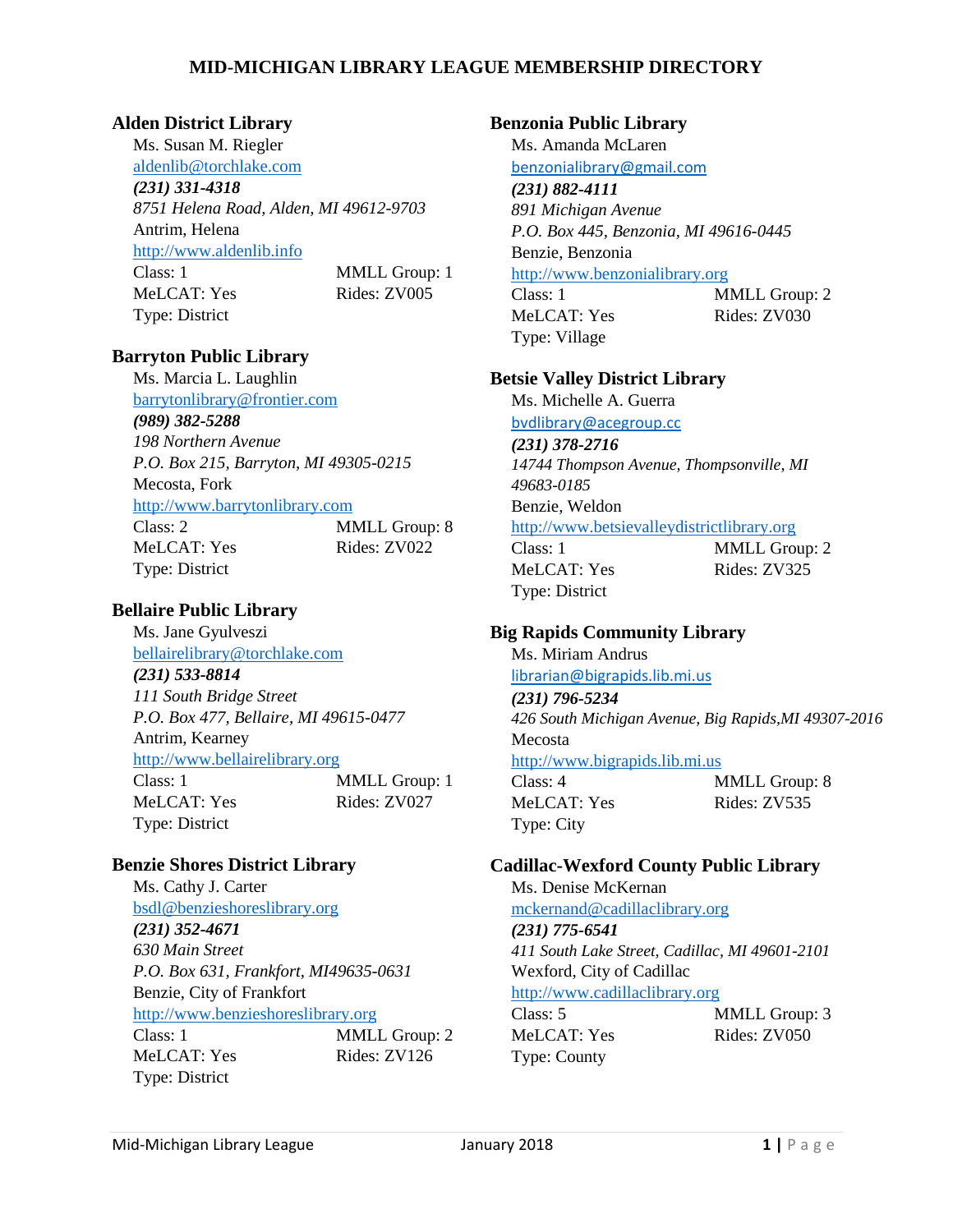## **Central Lake District Library**

Ms. Becky Graham [director@centrallakelibrary.com](mailto:director@centrallakelibrary.com) *(231) 544-2517 7900 Maple Street P.O. Box 397, Central Lake, MI 49622-0397* Antrim, Central Lake [http://www.centrallakelibrary.com](http://www.centrallakelibrary.com/) Class: 1 MMLL Group: 1 MeLCAT: Yes Rides: ZV059 Type: District

### **Chase Township Public Library**

Ms. Roxanne S. Ware

[chaselibrary@yahoo.com](mailto:chaselibrary@yahoo.com) *(231) 832-9511 8400 East North Street P.O. Box 24, Chase, MI 49623-0024* Lake, Chase Class: 1 MMLL: 6 MeLCAT: No Rides: Type: Township

# **Darcy Library of Beulah**

Ms. Karen Simpkins (interim) [director@darcylibraryofbeulah.org](mailto:director@darcylibraryofbeulah.org) *(231) 882-4037 7238 Commercial Street P.O. Box 469, Beulah, MI 49617-0469* Benzie, Benzonia [http://www.darcylibraryofbeulah.org](http://www.darcylibraryofbeulah.org/) Class: 1 MMLL Group: 2 MeLCAT: Yes Rides: ZV034 Type: Township

# **Evart Public Library**

Ms. Lilas M. Van Scoyoc [evartlibrary@yahoo.com](mailto:evartlibrary@yahoo.com) *(231) 734-5542 104 North Main Street P.O. Box 576, Evart, MI 49631-0576* Osceola, City of Evart Class: 3 MMLL Group: 6 MeLCAT: Yes Rides: ZV110 Type: District

# **Glen Lake Community Library**

Mr. David F. Diller [info@glenlakelibrary.net](mailto:info@glenlakelibrary.net) *(231) 326-5361 10115 West Front Street, Empire, MI 49630-9418* Leelanau, Empire [http://glenlakelibrary.net](http://glenlakelibrary.net/) Class: 1 MMLL Group: 1 MeLCAT: Yes Rides: ZV108 Type: District

# **Hart Area Public Library**

Ms. Kay Williams kwilliams@hartpubliclibrary.org *(231) 873-4476 415 South State Street, Hart, MI 49420-1228* Oceana, City of Hart [http://www.hart.lib.mi.us](http://www.hart.lib.mi.us/) Class: 3 MMLL Group: 7 MeLCAT: Yes Rides: ZV151 Type: District

# **Leelanau Township Library**

Ms. Danielle (Nellie) Danke [leelanautwplib@yahoo.com](mailto:leelanautwplib@yahoo.com) *(231) 386-5131 119 East Nagonaba Street P.O. Box 235, Northport, MI 49670-0235* Leelanau, Leelanau [http://www.leelanautownshiplibrary.org](http://www.leelanautownshiplibrary.org/) Class: 1 MMLL Group: 1 MeLCAT: Yes Rides: ZV247 Type: Township

# **Leland Township Public Library**

Mr. Mark Morton [lelandlibrary@lelandtownshiplibrary.org](mailto:lelandlibrary@lelandtownshiplibrary.org) *(231) 256-9152 203 East Cedar Street P.O. Box 736, Leland, MI 49654-0736* Leelanau, Leland [http://www.lelandtownshiplibrary.michlibrary.org](http://www.lelandtownshiplibrary.michlibrary.org/) Class: 2 MMLL Group: 1 MeLCAT: Yes Rides: ZV198 Type: Township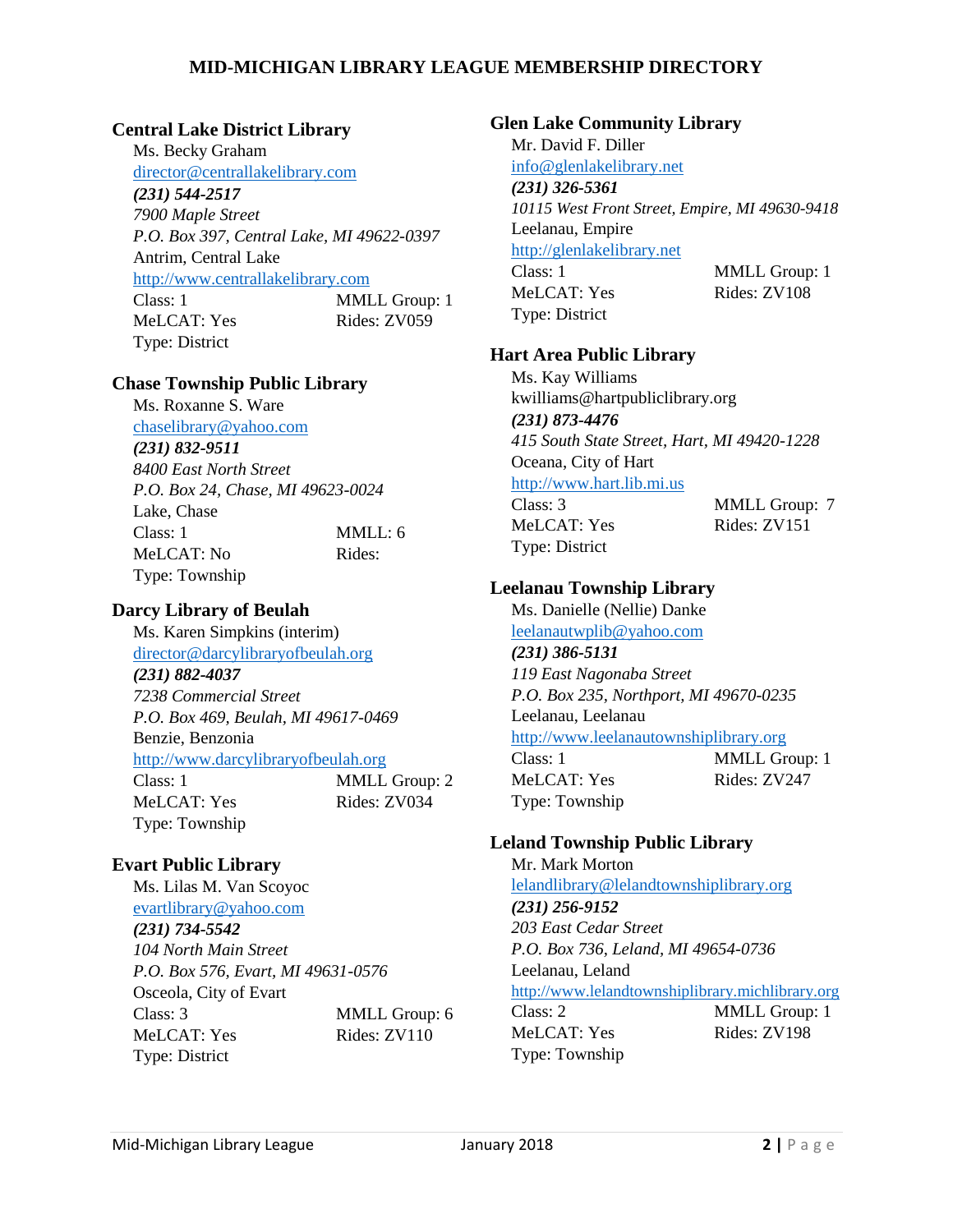#### **LeRoy Community Library**

Ms. Sigrid Robertson [leroylibrary@att.net](mailto:leroylibrary@att.net)

#### *(231) 768-4493*

*104 West Gilbert Street P.O. Box 157, Leroy, MI 49655* Osceola, LeRoy Class: 1 MMLL Group: 6 MeLCAT: No Rides: ZV200 Type: District

### **Luther Area Public Library**

Ms. Ariel Lucas [lutherlibrary@att.net](mailto:lutherlibrary@att.net) *(231) 797-8006 115 State Street P.O. Box 86, Luther, MI 49656-0086* Lake, Newkirk Class: 2 MMLL Group: 6 MeLCAT: No Rides: ZV205 Type: District

### **Mancelona Township Library**

Ms. Kathleen A. Pintcke [mancelona.twp.library@gmail.com](mailto:mancelona.twp.library@gmail.com) *(231) 587-9451 202 West State Street P.O. Box 499, Mancelona, MI 49659-0499* Antrim, Mancelona [http://www.marion-library.org](http://www.marion-library.org/) Class: 2 MMLL Group: 1 MeLCAT: Yes Rides ZV210 Type: Township

## **Manistee County Library**

Ms. Debra Greenacre [dgreenacre@manisteelibrary.org](mailto:dgreenacre@manisteelibrary.org) *(231) 723-2519 95 Maple Street, Manistee, MI 49660-1596* Manistee, City of Manistee Class: 4 MMLL Group: 2 MeLCAT: No Rides: ZV212 Type: County

### **Marion (M. Alice Chapin Memorial) Library**

Ms. Shelley A. Scott [marionlibrary@sbcglobal.net](mailto:marionlibrary@sbcglobal.net) *(231) 743-2421*

*120 East Main Street P.O. Box 549, Marion, MI 49665-0549* Osceola, Marion

### [http://www.marion-library.org](http://www.marion-library.org/)

Class: 2 MMLL Group: 4 MeLCAT: Yes Rides: ZV215 Type: Village

### **Mason County District Library**

Mr. Eric Smith [esmith@mcdlibrary.org](mailto:esmith@mcdlibrary.org) *(231) 843-8465 217 East Ludington Avenue P.O. Box 549, Ludington, MI 49431-2118* Mason, City of Ludington [http://www.masoncounty.lib.mi.us](http://www.masoncounty.lib.mi.us/)

Class: 5 MMLL Group: 5 MeLCAT: Yes Rides: ZV204 Type: District

## **McBain Community Library**

Ms. Diane J. Eisenga [deisenga@mcbain.org](mailto:deisenga@mcbain.org)

#### *(231) 825-2197 107 East Maple Street, McBain, MI 49657-9672* Missaukee, City of McBain [http://www.mcbain.michlibrary.org](http://www.mcbain.michlibrary.org/)

Class: 2 MMLL Group: 4 MeLCAT: Yes Rides: Z8010 Type: School District

### **Morton Township Public Library**

Ms. Mary Ann Lenon [mortwplib@centurytel.net](mailto:mortwplib@centurytel.net) *(231) 972-8315 110 South James Street P.O. Box 246, Mecosta, MI 49332-0246* Mecosta, Morton [http://www.morton.michlibrary.org](http://www.morton.michlibrary.org/) Class: 2 MMLL Group: 9 MeLCAT: Yes Rides: ZV221

Type: Township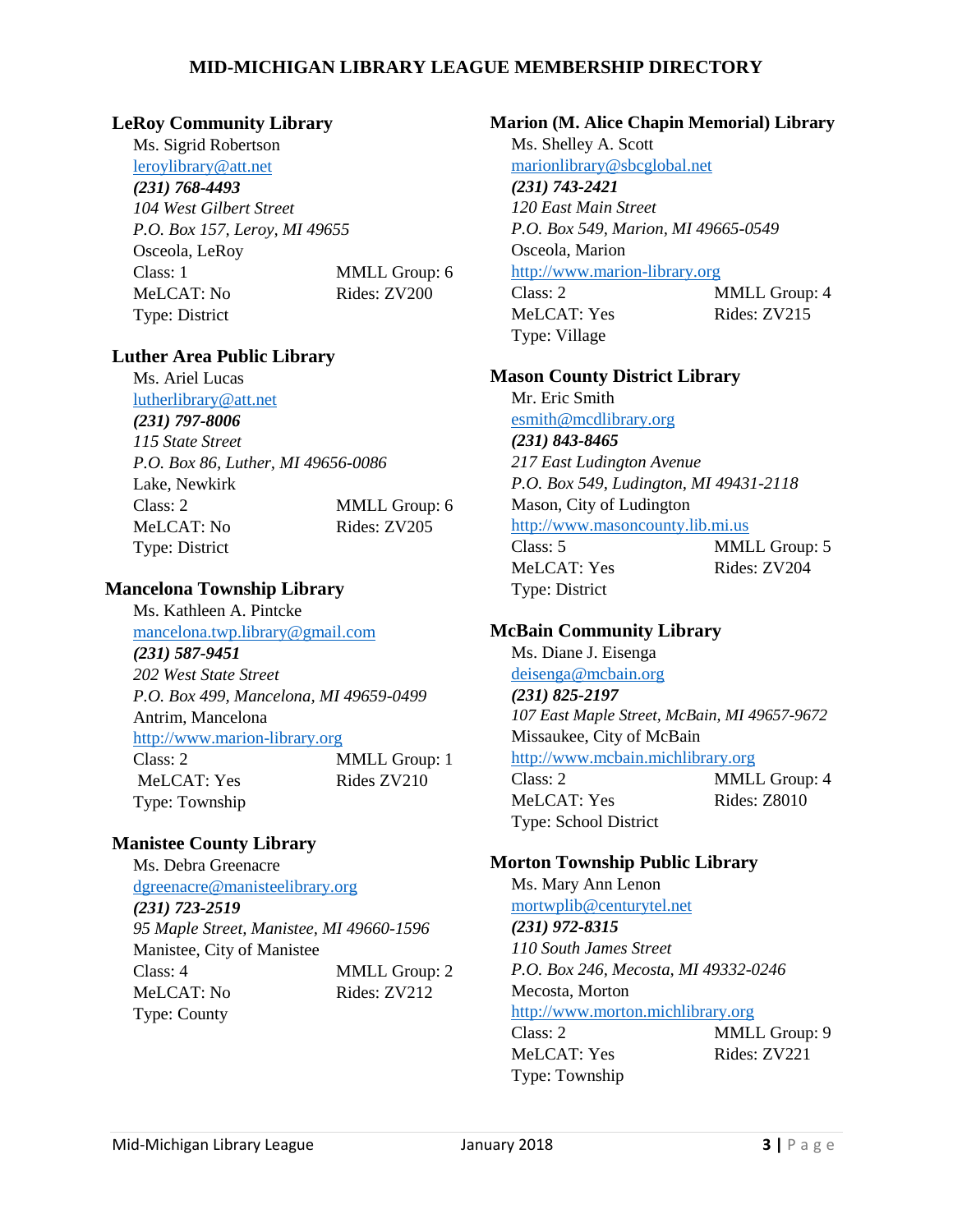### **Pathfinder Community Library**

Ms. Bonnie L. Povilaitis [pathfinderlibrary123@gmail.com](mailto:pathfinderlibrary123@gmail.com) *(231) 745-4010 812 Michigan Avenue P.O. Box 880, Baldwin, MI 49304-0880* Lake, Pleasant Plains Class: 2 MMLL Group: 7 MeLCAT: Yes Rides: ZV021 Type: Township

### **Pentwater Township Library**

Ms. Mary Barker [librarian@pentwaterlibrary.org](mailto:librarian@pentwaterlibrary.org) *(231) 869-8581 402 East Park Street P.O. Box 946, Pentwater, MI 49449-0946* Oceana, Pentwater [http://www.pentwaterlibrary.org](http://www.pentwaterlibrary.org/)  Class: 1 MMLL Group: 7 MeLCAT: Yes Rides: ZV262 Type: Township

# **Reed City Area District Library**

Mr. Thomas Burnosky [tburnosky@reedcitylibrary.org](mailto:tburnosky@reedcitylibrary.org) *(231) 832-2131 410 West Upton Avenue, Reed City, MI 49677-1152* Osceola [http://www.reedcitylibrary.org](http://www.reedcitylibrary.org/) Class: 3 MMLL Group: 6 MeLCAT: Yes Rides: ZV280 Type: District

## **Richfield Township Public Library**

Ms. Lynn M. Taylor [library@richfieldtownship.com](mailto:library@richfieldtownship.com) *(989) 389-7630 1410 North Saint Helen Road P.O. Box 402, Saint Helen, MI 48656-0402* Roscommon, Richfield Class: 1 MMLL Group: 4 MeLCAT: Yes Rides: ZV296 Type: Township

### **Richland Township Library**

Ms. Sherma M. Horrocks [rtl@cmsinter.net](mailto:rtl@cmsinter.net) *(989) 268-5044 8821 Third Street P.O. Box 220, Vestaburg, MI 48891-0220* Montcalm, Richland [http://richlandtownshiplibrary.com](http://richlandtownshiplibrary.com/)

Class: 1 MMLL Group: 9 MeLCAT: Yes Rides: ZV338 Type: Township

### **Seville Township Public Library**

Ms. Alycia McKowen [sevilletownshiplibrary@gmail.com](mailto:sevilletownshiplibrary@gmail.com) *(989) 833-7776 6734 Lumberjack Road P.O. Box 160, Riverdale, MI 48877-9700* Gratiot, Seville Class: 1 MMLL Group: 9 MeLCAT: Yes Rides: ZV285 Type: Township

# **Shelby Area District Library**

Ms. Tiffany Haight [tifhaight@shelbylibrary.org](mailto:tifhaight@shelbylibrary.org) *(231) 861-4565 189 Maple Street, Shelby, MI 49455-1197 Oceana, Shelby* [http://www.shelbylibrary.org](http://www.shelbylibrary.org/) Class: 3 MMLL Group: 7 MeLCAT: Yes Rides: ZV307 Type: District

## **Surrey Township Public Library**

Ms. Jean M. Gaskill [loveyourlibrary@yahoo.com](mailto:loveyourlibrary@yahoo.com) *(989) 588-9782 105 East Michigan Street P.O. Box 189, Farwell, MI 48622-0189* Clare, Surrey <http://www1.youseemore.com/Surrey> Class: 3 MMLL Group: 8 MeLCAT: Yes Rides: ZV115

Type: Township